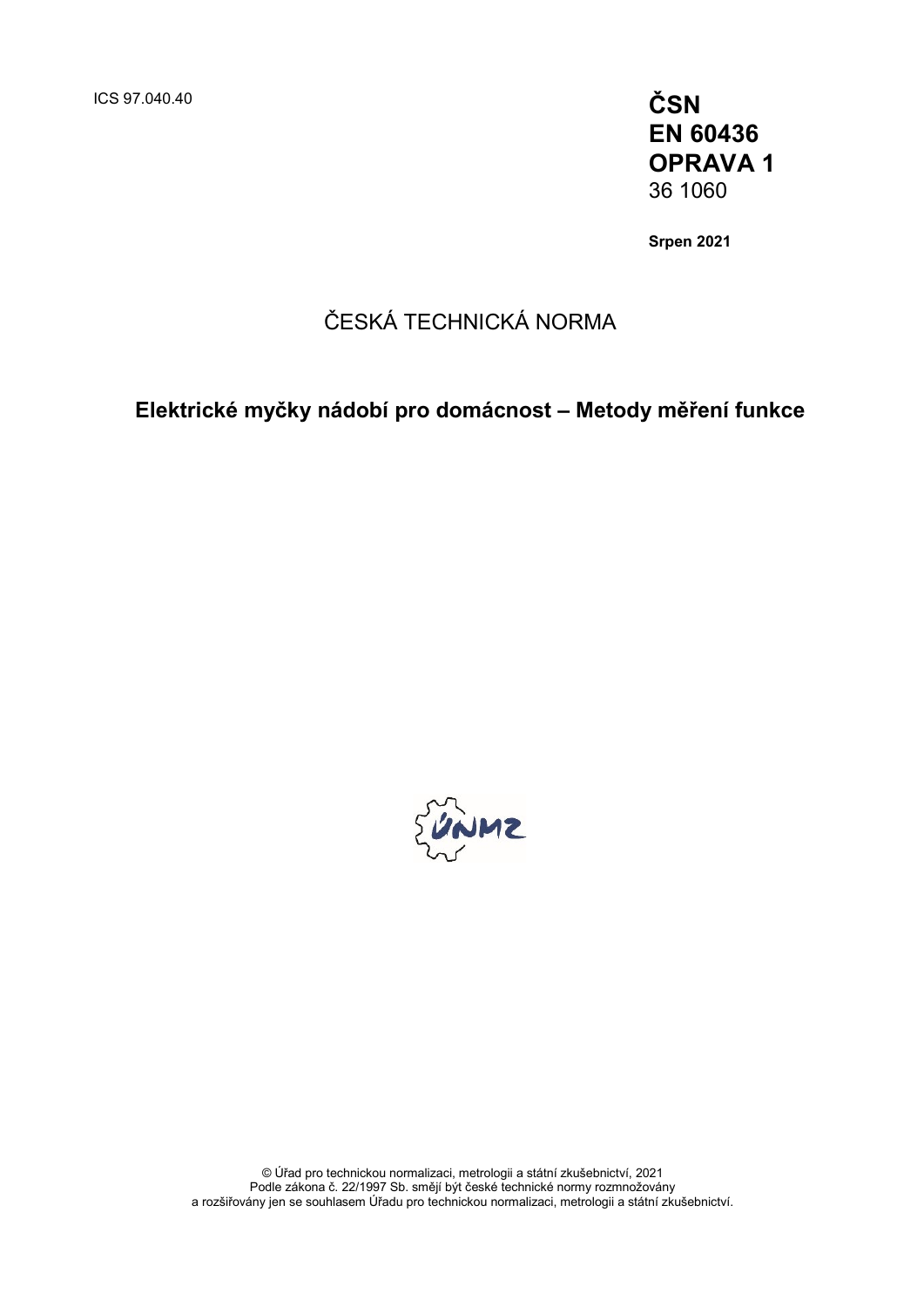"



#### Corrigendum to EN 60436:2020

English version

 $\overline{\phantom{a}}$ 

Add the following modification to EN 60436:2020:

*Replace Table E.1 with the following table:* 

| <b>Chemical substance</b>                                                                                                                                                                                          | <b>Specification</b>                                         | Mass $%$       |  |
|--------------------------------------------------------------------------------------------------------------------------------------------------------------------------------------------------------------------|--------------------------------------------------------------|----------------|--|
| Sodium citrate dihydrate                                                                                                                                                                                           |                                                              | 30,0           |  |
| Maleic acid/ acrylic acid copolymer sodium<br>salt                                                                                                                                                                 | Sokalan CP 5 Gran (BASF), 50 % active<br>on sodium carbonate | 12,0           |  |
| Sodium percarbonate                                                                                                                                                                                                |                                                              | 7,0            |  |
| Tetraacetyl ethylene diamine (TAED)                                                                                                                                                                                |                                                              | 2,0            |  |
| Sodium disilicate                                                                                                                                                                                                  |                                                              | 10,0           |  |
| Linear fatty alcohol ethoxylate                                                                                                                                                                                    | Plurafac LF403 (BASF)                                        | 2,0            |  |
| Protease                                                                                                                                                                                                           | Savinase 6 T (Novozymes)                                     | 1,0            |  |
| Amylase                                                                                                                                                                                                            | Termamyl 120 T (Novozymes)                                   | 0,5            |  |
| Sodium carbonate                                                                                                                                                                                                   |                                                              | Balance to 100 |  |
| NOTE If using alternative components to those specified, it is essential that equivalent activity units, concentrations and ratios of active and<br>carrier ingredients are used to obtain equivalent performance. |                                                              |                |  |

#### **Table E.1 — Ingredients of reference detergent type D**

June 2020

.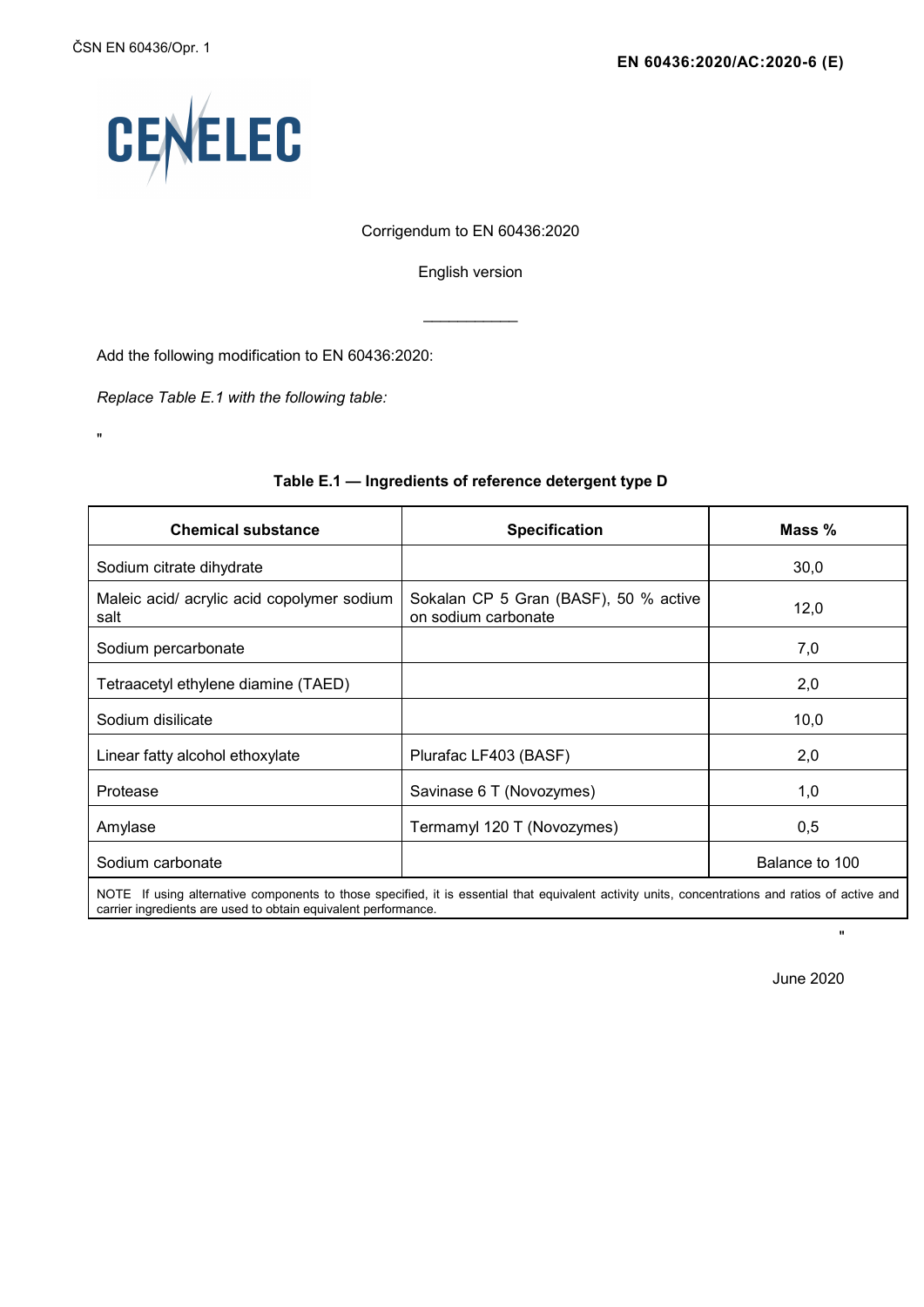# INTERNATIONAL ELECTROTECHNICAL COMMISSION

### COMMISSION ÉLECTROTECHNIQUE INTERNATIONALE

\_\_\_\_\_\_\_\_\_\_\_\_

**IEC 60436 Edition 4.0 2015-10**

**IEC 60436 Édition 4.0 2015-10**

**ELECTRIC DISHWASHERS FOR HOUSEHOLD USE – METHODS FOR MEASURING THE PERFORMANCE –** 

**LAVE-VAISSELLE ÉLECTRIQUES À USAGE DOMESTIQUE – MÉTHODES DE MESURE DE L'APTITUDE À LA FONCTION –** 

### **CORRIGENDUM 1**

Corrections to the French version appear after the English text.

Les corrections à la version française sont données après le texte anglais.

*Replace the existing Table E.1 by the following table:*

| <b>Chemical substance</b>                                                                                                                                                                                     | <b>Specification</b>                                         | Mass %         |
|---------------------------------------------------------------------------------------------------------------------------------------------------------------------------------------------------------------|--------------------------------------------------------------|----------------|
| Sodium citrate dihydrate                                                                                                                                                                                      |                                                              | 30,0           |
| Maleic acid/ acrylic acid copolymer<br>sodium salt                                                                                                                                                            | Sokalan CP 5 Gran (BASF), 50 % active<br>on sodium carbonate | 12,0           |
| Sodium percarbonate                                                                                                                                                                                           |                                                              | 7,0            |
| Tetraacetyl ethylene diamine (TAED)                                                                                                                                                                           |                                                              | 2,0            |
| Sodium disilicate                                                                                                                                                                                             |                                                              | 10,0           |
| Linear fatty alcohol ethoxylate                                                                                                                                                                               | Plurafac LF403 (BASF)                                        | 2,0            |
| Protease                                                                                                                                                                                                      | Savinase 6 T (Novozymes)                                     | 1,0            |
| Amylase                                                                                                                                                                                                       | Termamyl 120 T (Novozymes)                                   | 0,5            |
| Sodium carbonate                                                                                                                                                                                              |                                                              | Balance to 100 |
| If using alternative components to those specified, it is essential that equivalent activity units, concentrations<br>and ratios of active and carrier ingredients are used to obtain equivalent performance. |                                                              |                |